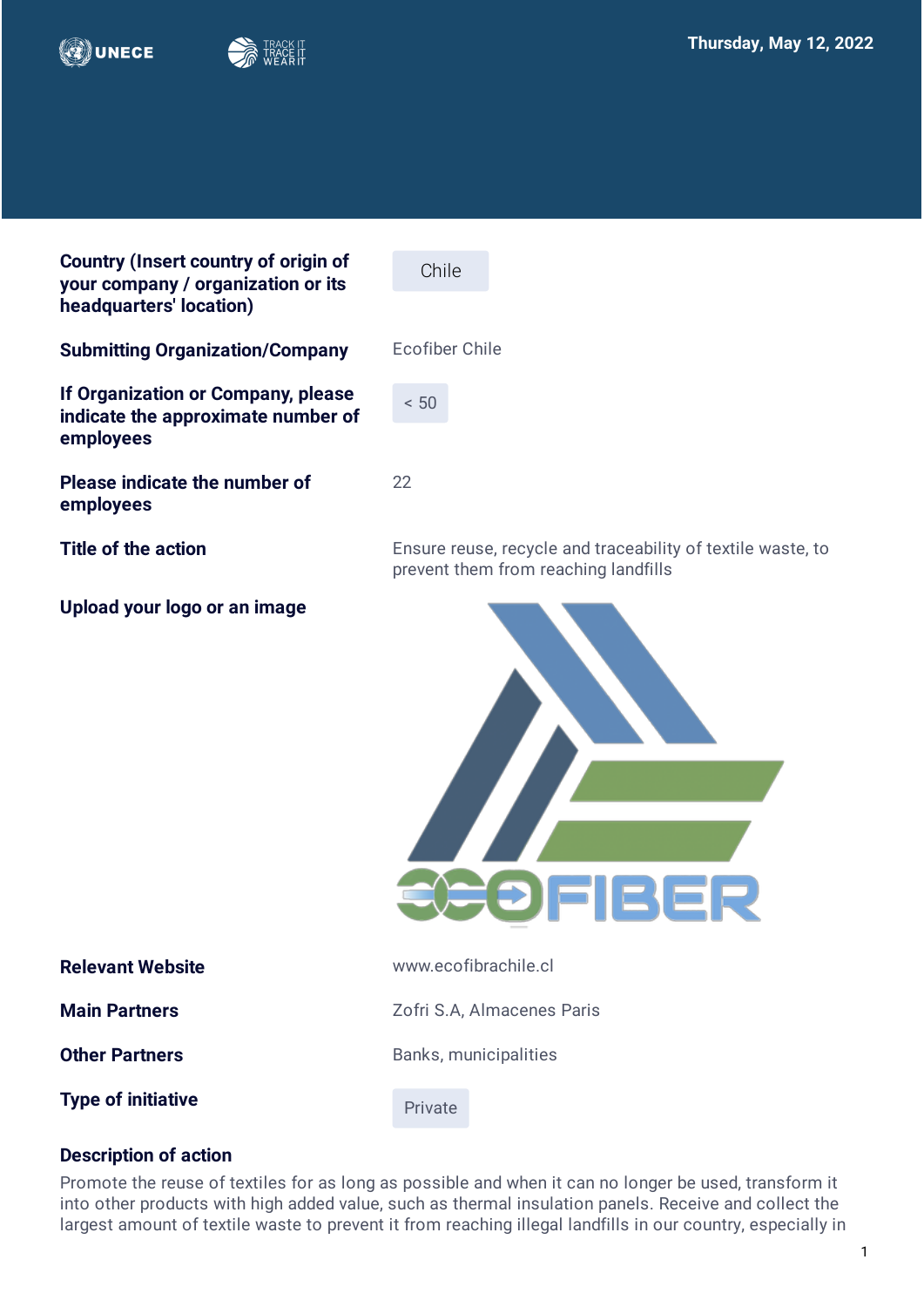the north of Chile where there is a large textile landfill

| the north of onne where there is a large textile familing.                                       |                                                                                                                                                                                                                                                                                                                                                                                |  |  |
|--------------------------------------------------------------------------------------------------|--------------------------------------------------------------------------------------------------------------------------------------------------------------------------------------------------------------------------------------------------------------------------------------------------------------------------------------------------------------------------------|--|--|
| <b>Type of action</b>                                                                            | <b>Traceability &amp; Transparency</b>                                                                                                                                                                                                                                                                                                                                         |  |  |
| Please select the specific area/s of<br>the action                                               | <b>Incentives</b>                                                                                                                                                                                                                                                                                                                                                              |  |  |
|                                                                                                  | Research and Development of Innovative Solutions                                                                                                                                                                                                                                                                                                                               |  |  |
|                                                                                                  | <b>Collaborative Initiatives</b>                                                                                                                                                                                                                                                                                                                                               |  |  |
| Scope of the action, including a<br>description of the value chain<br>processes that are covered | Objective (max 200 words): Encourage the largest<br>generators of textile waste in Chile to be the<br>largest collection and reuse center in the country,<br>preventing waste from reaching landfills. In<br>addition, we want to encourage traceability from<br>when this waste is generated, geo-location and<br>transparency until it reaches our plant, ensuring<br>reuse. |  |  |
|                                                                                                  | Commitments (max 200 words): Sign agreements<br>with retailers, municipalities and importers of used<br>clothing in the country. Create a blockchain<br>traceability system to ensure the proper handling<br>and transformation of textile waste.                                                                                                                              |  |  |
|                                                                                                  | Value Chain Scope: It will cover the largest clothing<br>stores in Chile, as well as importers of used<br>clothing in the north of the country. Tarapacá<br>receives 85% of the used clothing in the country,<br>being one of the countries that imports the most<br>second-hand clothing, so with this action, we could<br>strongly reduce the generation of waste.           |  |  |

### **Timeframe and/or milestones for the action**

• Since 2018 our company began to receive textile waste in Chile, transforming more than 400 tons per year.

• On the other hand, during the year 2022 we incorporated the use of qr code to provide traceability for generators of textile waste.

• By 2023 we estimate to be able to have a blockchain system that is more transparent and ensures 100% traceability.

### **Reference instruments and sources used**

[https://www.df.cl/df-lab/sostenibilidad/ecofibra-la-startup-iquiquena-de-reciclaje-textil-alista-apertura](https://www.df.cl/df-lab/sostenibilidad/ecofibra-la-startup-iquiquena-de-reciclaje-textil-alista-apertura-de)de

# **Expected benefits and impact for the**

**Expected benefits and impact for the**<br>
Enhanced visibility of compliance with sustainability<br> **stakeholders involved** requirements by industry actors/partners along the entire value chain

Enhanced traceability of the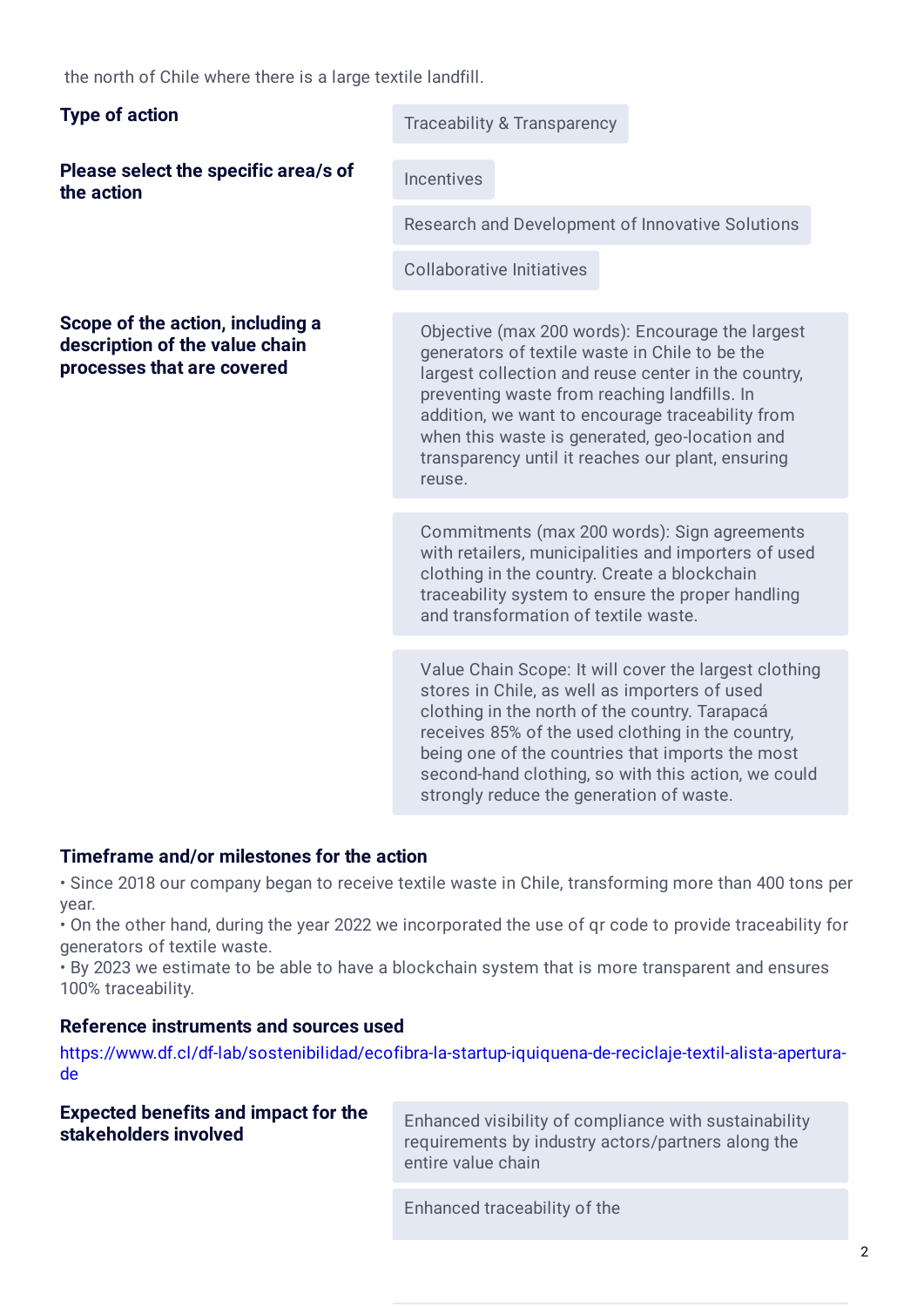|                              | social/environmental/ethical attributes of<br>product(s)/materials along the value chain; for example,<br>for origin, quality, sustainability performance, and<br>compliance with health and safety requirements for<br>consumers and workers |                   |
|------------------------------|-----------------------------------------------------------------------------------------------------------------------------------------------------------------------------------------------------------------------------------------------|-------------------|
|                              | A measurable impact on sustainability in value chains<br>over time, eventually verified through life-cycle<br>assessments and/or sustainability certifications                                                                                |                   |
|                              | Enhanced environmental and socially responsible<br>consumption and production, and circularity of the<br>value chain, that may be relevant to and inspire other<br>countries and industry actors/partners                                     |                   |
|                              | Management of reputational risk for manufacturers,<br>brands and retailers who are selling the products<br>concerned                                                                                                                          |                   |
|                              | Improved working conditions for workers along the<br>value chain and, particularly, those who work for<br>"suppliers to suppliers" in parts of the value chain that<br>today are often "hidden"                                               |                   |
| <b>Stakeholders involved</b> | Business and industry associations                                                                                                                                                                                                            |                   |
|                              | Consumers and consumer associations                                                                                                                                                                                                           |                   |
|                              | Intergovernmental organizations                                                                                                                                                                                                               | Local authorities |

### **Key performance indicators for the action**

- Percentage of reusable/recycled material
- Percentage of sample failure
- Percentage of total waste diverted from landfill and other disposal options
- Percentage of waste recycled off site
- Percentage of waste reused on site
- Pollution indicators (emissions to air, effluent, solid waste)
- Potable water consumption
- Renewable energy consumption
- Segregation rate

#### **Good practices**

Generally, textile reuse and recycling could reduce environmental impact because it could potentially reduce virgin textile fiber production and avoid processes further downstream in the textile product life cycle. Moreover, textile reuse and recycling are more sustainable when compared to incineration and landfilling. However, reuse is considered more beneficial than recycling, mainly when sufficiently prolonging the reusing phase.

Textile reuse encompasses various means for extending the useful service life of textile products from the first owner to another. This is commonly practiced by renting, trading, swapping, borrowing, and inheriting, facilitated by second-hand stores, garage sales, online and flea markets, and charities. On the other hand, textile recycling refers to reprocessing pre-consumer and post-consumer textile waste